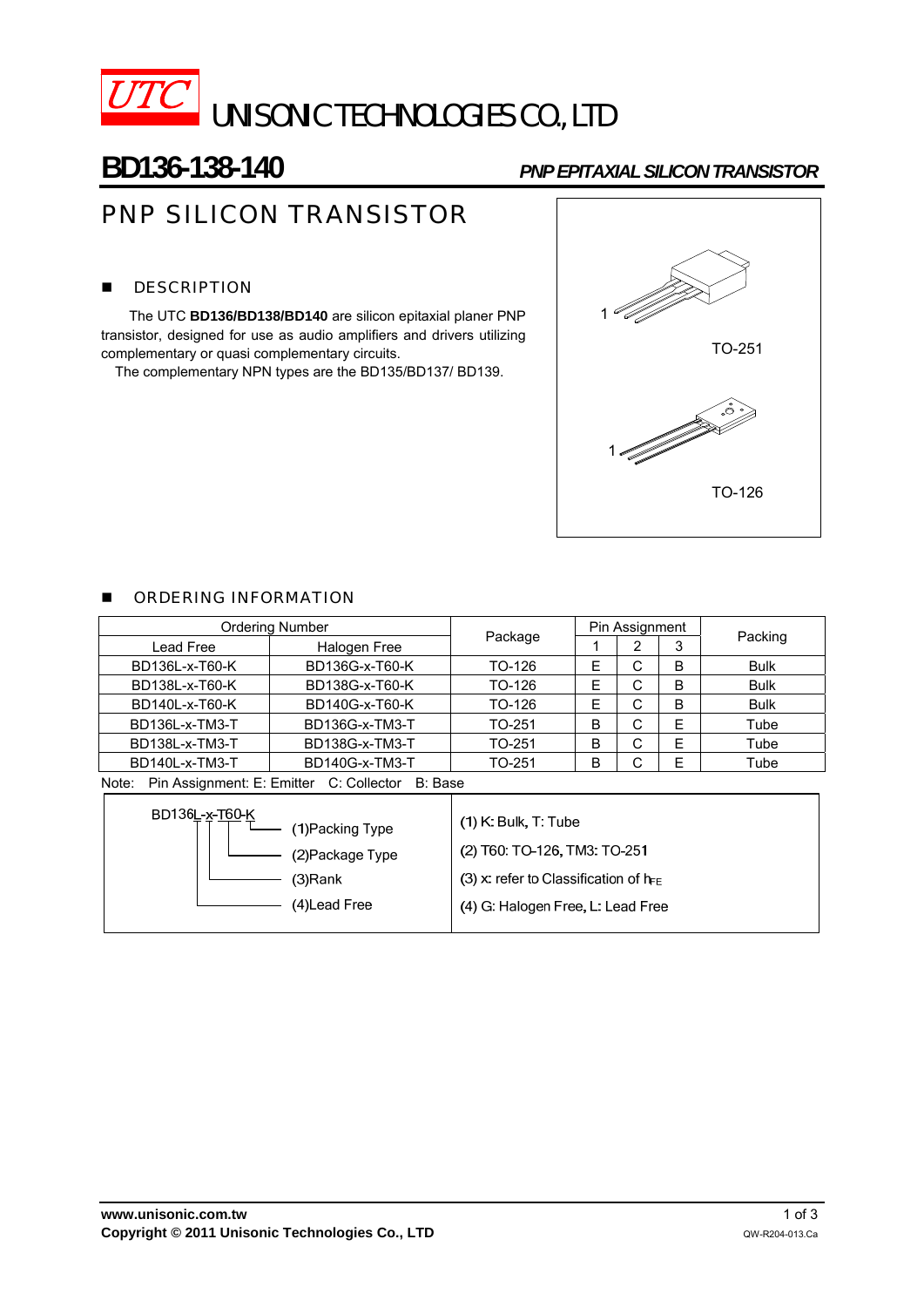## **ABSOLUTE MAXIMUM RATING**

| <b>PARAMETER</b>                                    |                  | <b>SYMBOL</b>    | <b>RATINGS</b>  | <b>UNIT</b>  |  |
|-----------------------------------------------------|------------------|------------------|-----------------|--------------|--|
|                                                     | <b>BD136</b>     |                  | -45             |              |  |
| Collector-Base Voltage                              | <b>BD138</b>     | V <sub>CBO</sub> | -60             | ٧            |  |
|                                                     | <b>BD140</b>     |                  | -80             |              |  |
| <b>BD136</b>                                        |                  |                  | -45             |              |  |
| Collector-Emitter Voltage                           | <b>BD138</b>     | V <sub>CEO</sub> | -60             | V            |  |
|                                                     | <b>BD140</b>     |                  | $-80$           |              |  |
| Emitter-Base Voltage                                |                  | V <sub>EBO</sub> | $-5$            | v            |  |
| Collector Current                                   |                  | $I_{\rm C}$      | $-1.5$          | v            |  |
| Collector Peak Current                              |                  | Iсм              | $-3$            | A            |  |
| <b>Base Current</b>                                 |                  | l <sub>B</sub>   | $-0.5$          | A            |  |
|                                                     | TO-126<br>TO-251 | $P_D$            | 12.5            | W            |  |
| Power Dissipation<br>$T_{C}$ $\leq$ 25 $^{\circ}$ C |                  |                  | 15              |              |  |
| Junction Temperature                                |                  | $T_J$            | 150             | $^{\circ}$ C |  |
| Storage Temperature                                 |                  | T <sub>STG</sub> | $-40 \sim +150$ | $^{\circ}$ C |  |

Note 1. Absolute maximum ratings are those values beyond which the device could be permanently damaged.

Absolute maximum ratings are stress ratings only and functional device operation is not implied. 2. The device is guaranteed to meet performance specification within 0℃~70 ℃ operating temperature range

and assured by design from –20℃~85℃.

#### **THERMAL DATA**

| <b>PARAMETER</b>           |        | <b>SYMBOL</b>        | <b>RATINGS</b> | UNIT           |  |
|----------------------------|--------|----------------------|----------------|----------------|--|
|                            | TO-126 |                      | 100            | $^{\circ}$ C/W |  |
| <b>Junction to Ambient</b> | TO-251 | $\theta_{JA}$        | 83             |                |  |
|                            | TO-126 |                      | 10             | $^{\circ}$ C/W |  |
| <b>Junction to Case</b>    | TO-251 | $\theta_{\text{JC}}$ | 8.3            |                |  |

#### **ELECTRICAL CHARACTERISTICS** ( $T_c = 25^\circ \text{C}$ , unless otherwise specified)

| <b>PARAMETER</b>                        |              | <b>SYMBOL</b>              | <b>TEST CONDITIONS</b>                                     |     | <b>TYP</b> | <b>MAX UNIT</b> |    |
|-----------------------------------------|--------------|----------------------------|------------------------------------------------------------|-----|------------|-----------------|----|
| Collector-Emitter<br>Sustaining Voltage | <b>BD136</b> |                            |                                                            | -45 |            |                 |    |
|                                         | <b>BD138</b> | V <sub>CEO(SUS)</sub>      | $I_c = -30mA$ , $I_B = 0$ (Note)                           | -60 |            |                 | V  |
|                                         | <b>BD140</b> |                            |                                                            | -80 |            |                 |    |
| <b>ICollector Cut-off Current</b>       |              | <b>I</b> CBO               | $V_{CB} = -30 V, IE=0$                                     |     |            | $-0.1$          | μA |
|                                         |              |                            | $V_{CB}$ =-30 V, I <sub>E</sub> =0, T <sub>C</sub> = 125°C |     |            | $-10$           |    |
| <b>Emitter Cut- off Current</b>         |              | <b>IEBO</b>                | $V_{EB}$ = -5 V, I <sub>C</sub> =0                         |     |            | $-10$           | μA |
| <b>IDC Current Gain</b>                 |              | $h_{FE1}$                  | $V_{CF}$ =-2V, $I_C$ =-5mA,                                | 25  |            |                 |    |
|                                         |              | $h_{FE2}$                  | $V_{CE} = -2V$ , $I_C = -0.5A$                             | 25  |            |                 |    |
|                                         |              | $h_{FE3}$                  | $V_{CE}$ =-2V, I <sub>C</sub> =-150mA                      | 40  |            | 250             |    |
| Collector-Emitter Saturation Voltage    |              | V <sub>CE(SAT)</sub>       | $I_C = -0.5A$ , $I_B = -0.05A$ (Note)                      |     |            | $-0.5$          |    |
| Base-Emitter Voltage                    |              | $\mathsf{V}_{\mathsf{BE}}$ | $I_{\rm C}$ =-0.5A, V <sub>CE</sub> =-2 V (Note)           |     |            | -1              |    |

Note: Pulsed: Pulse duration  $\leq$  300 µs, duty cycle 1.5 %

### **CLASSIFICATION OF**  $h_{FE}$ **3**

| <b>SAVIK</b> |                 | $\sim$ | ı<br>1 V  |
|--------------|-----------------|--------|-----------|
|              | 10 <sup>c</sup> | οc     | 250<br>UL |